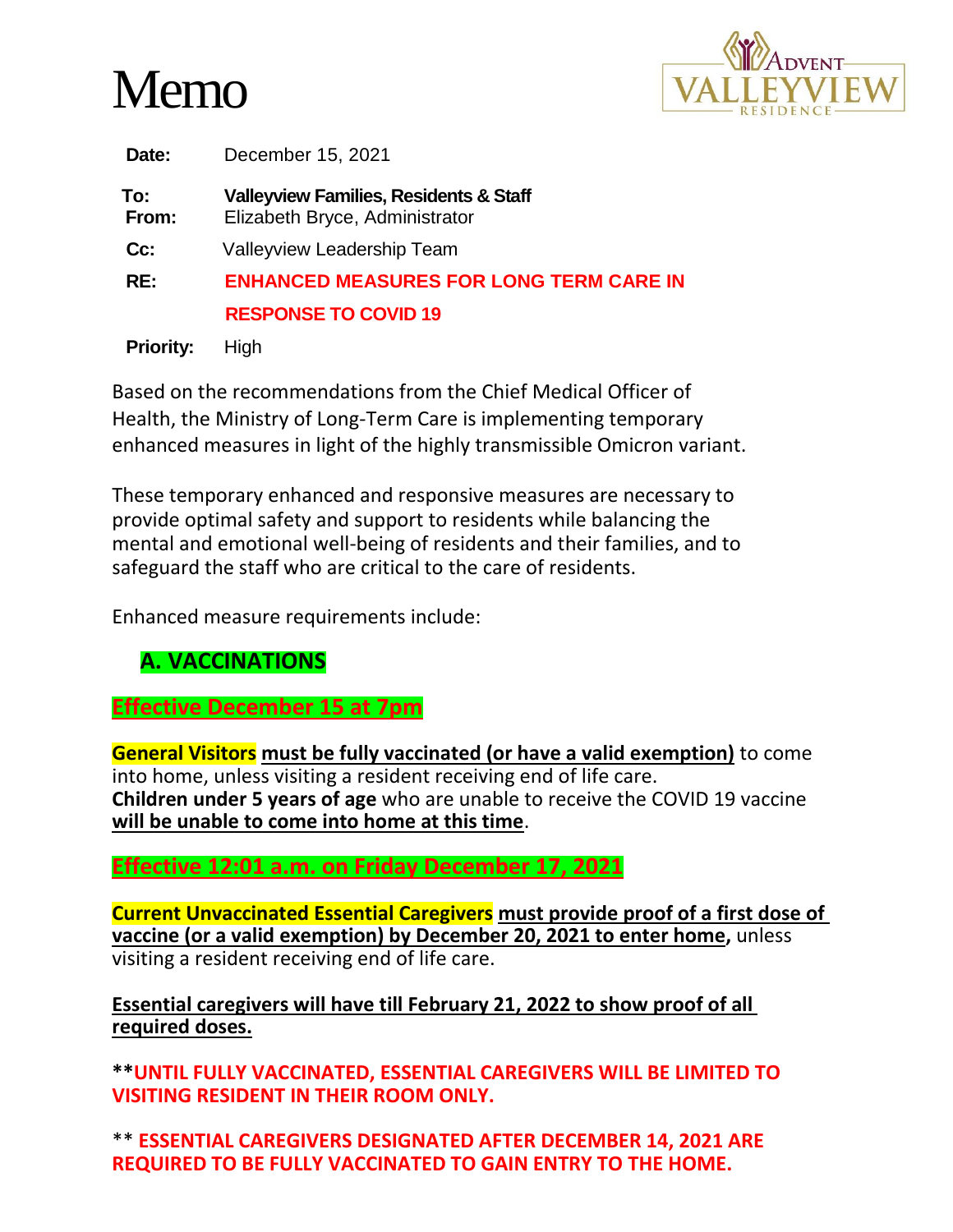



## **Third Booster Dose**

All residents, staff and caregivers are strongly urged to receive a third booster dose at least six months have passed since your last dose as the latest available evidence shows that three doses of vaccine are more effective against the Omicron variant than two doses.

To book appointments can go book anappointment on the provincial [COVID-19](https://covid19.ontariohealth.ca/)  [vaccination portal,](https://covid19.ontariohealth.ca/) by calling the Provincial Vaccine Contact Centre at 1-833 943-3900, or through [select pharmacies](https://covid-19.ontario.ca/vaccine-locations) and primary care settings.

We are planning to coordinate with Public Health more onsite vaccine clinics.

**Effective 12:01 a.m. on Friday, December 17, 2021**

# **B. SURVEILLANCE TESTING**

**All fully vaccinated staff, students, volunteers, and caregivers** will **antigen test twice per week.** (Please note: frequency is subject to change (dependent of risk factors)

**Fully vaccinated General visitors and support workers, require proof of** negative rapid and/or PCR test upon entry, taken the day of the visit onsite, or on a previous day.

**Unvaccinated general visitors for end of life care and support workers** require proof of negative rapid and/or PCR test upon entry, taken the day of the visit onsite, or on a previous day.

# **C. VISITING**

#### *Indoor visits*:

- **Up to two people per resident at a time (includes caregivers**).
- $\triangleright$  Residents can designate a maximum of two caregivers (unless more than two caregivers were already designated prior to December 14, 2021.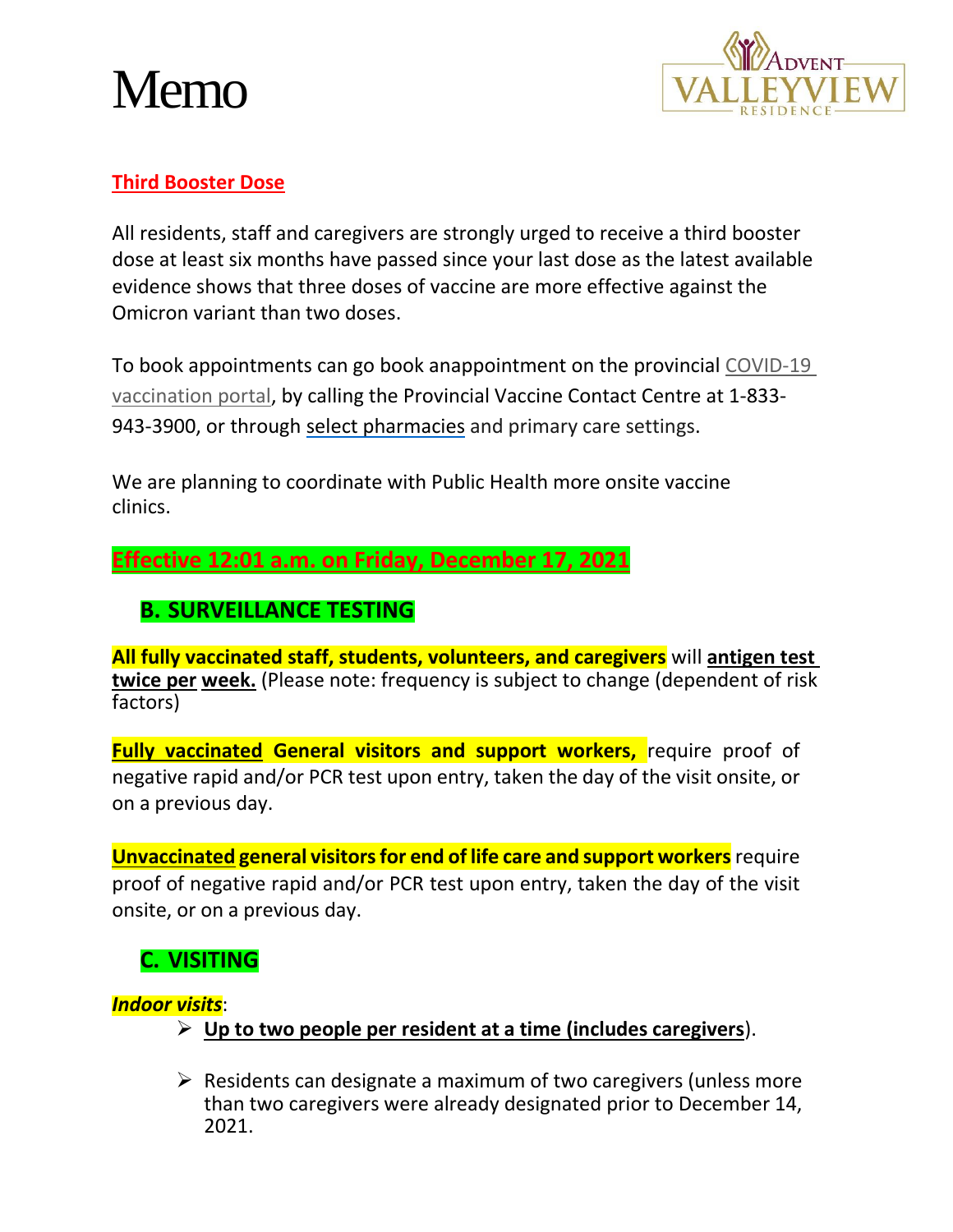



*Outdoor visits at premise (where feasible) – dependent on weather and health of resident):*

- **Up to four people per resident at a time (includes caregivers).**
- $\triangleright$  Unvaccinated general visitors are permitted to visit residents outdoors where feasible, after being tested or showing proof of a negative test from the previous day.

## *Virtual visits*:

- $\triangleright$  To arrange virtual visits, please contact David Kim at [dkim@vvres.org](mailto:dkim@vvres.org) and/or Recreation Office Ext.1111
- $\triangleright$  Will require 72 hours notice to schedule these visits

# **D. ABSENCES**

#### *Day absences:*

- Day absences for social purposes are permitted for **fully vaccinated residents only**.
- **Requirements upon return**:
	- Active screening of resident upon return
	- Rapid test AND PCR test on day 3 following absence, followed by PCR test on Day 7. No isolation is required unless positive result is received.
	- If known exposure to a case, PCR test on day 1 and day 7 and isolate until a negative result is confirmed Day 7

## *Overnight absences:*

- **Overnight absences for social purposes are being suspended**, regardless of vaccination status.
- $\triangleright$  Residents who wish to leave the home overnight for social purposes will be temporarily discharged and will need to follow the appropriate discharge process.
- $\triangleright$  All residents may continue to leave the home for essential, medical or compassionate absences.